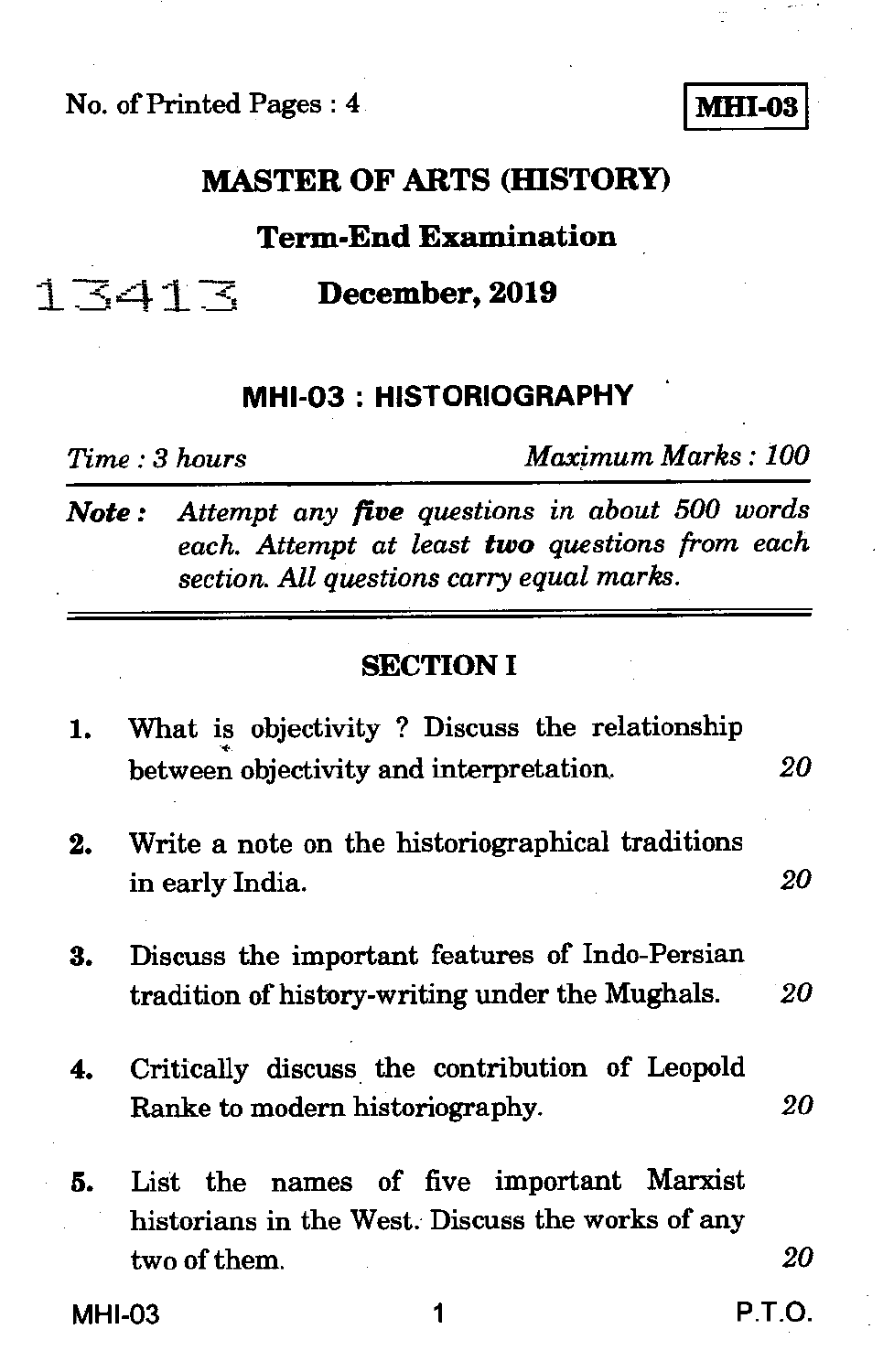### **SECTION II**

| 6. | the :                       | Explain colonial historiography. Discuss some of<br>important historians and their<br>works                                          |           |
|----|-----------------------------|--------------------------------------------------------------------------------------------------------------------------------------|-----------|
|    |                             | associated with this trend.                                                                                                          | 20        |
| 7. |                             | Discuss the post-modernist views on history.                                                                                         |           |
|    |                             | What is their importance in history-writing?                                                                                         | 20        |
| 8. |                             | Critically analyse the main arguments of the                                                                                         |           |
|    |                             | Cambridge school on Indian Nationalism.                                                                                              | 20        |
| 9. | What                        | do<br>you understand by the<br>term<br>ʻsubaltern'<br>$\mathbf{?}$<br>Discuss the development<br>- of<br>subaltern studies in India. | <i>20</i> |
|    |                             | 10. Write short notes on any two of the following in<br>about 250 words each:<br>$10 + 10$                                           |           |
|    | (a)                         | Role of Generalisation in History-writing                                                                                            |           |
|    | (b)                         | Oral History                                                                                                                         |           |
|    | $\left( \mathbf{c} \right)$ | Medieval Western Historiography                                                                                                      |           |
|    | (d)                         | Feminist Historiography in India                                                                                                     |           |
|    |                             |                                                                                                                                      |           |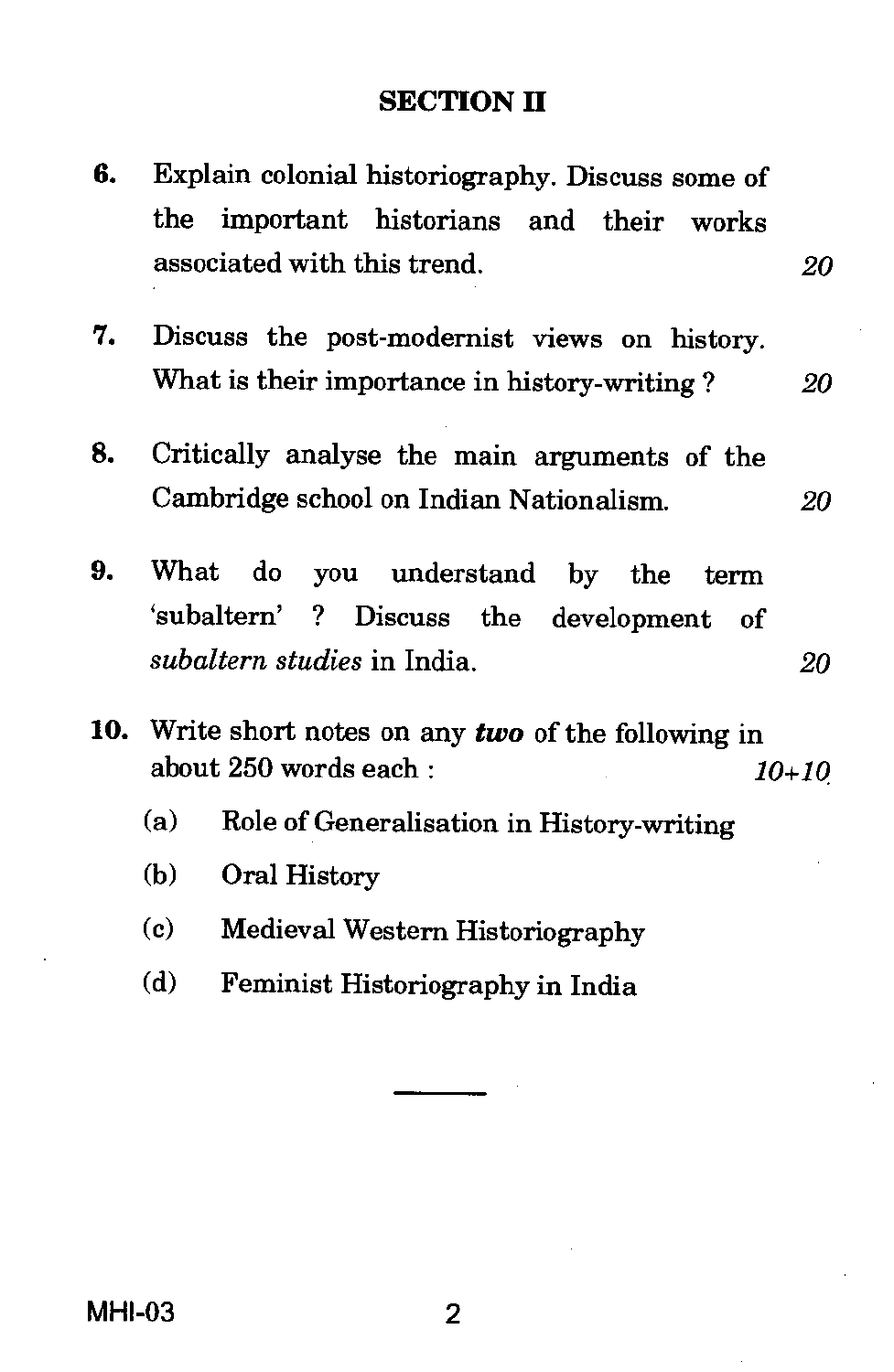एम.एच.आई.-03

# स्नातकोत्तर उपाधि कार्यक्रम (इतिहास) सत्रांत परीक्षा दिसम्बर, 2019

## एम.एच.आई.-03 : इतिहास-लेखन

समय : 3 घण्टे

अधिकतम अंक · 100

किन्हीं **पाँच** प्रश्नों के उत्तर लगभग 500 शब्दों (प्रत्येक) में नोट: दीजिए । प्रत्येक भाग में से कम-से-कम दो प्रश्नों के उत्तर दीजिए । सभी प्रश्नों के अंक समान हैं ।

#### भाग 1

| 1. | वस्तुपरकता क्या है ? वस्तुपरकता और व्याख्या के बीच<br>सम्बन्ध की विवेचना कीजिए ।                                 | 20 |
|----|------------------------------------------------------------------------------------------------------------------|----|
| 2. | प्राचीन भारत में इतिहास-लेखन की परम्पराओं पर एक<br>टिप्पणी लिखिए ।                                               | 20 |
|    | 3. मुग़ल शासन के अंतर्गत इंडो-फारसी इतिहास-लेखन की<br>परम्परा की महत्त्वपूर्ण विशिष्टताओं की चर्चा कीजिए ।       | 20 |
| 4. | आधुनिक इतिहास-लेखन में लियोपोल्ड रानके के योगदान<br>की समीक्षात्मक विवेचना कीजिए ।                               | 20 |
| 5. | पश्चिम के पाँच महत्त्वपूर्ण मार्क्सवादी इतिहासकारों के नाम<br>लिखिए। उनमें से किन्हीं दो के लेखन की चर्चा कीजिए। | 20 |

**MHI-03**